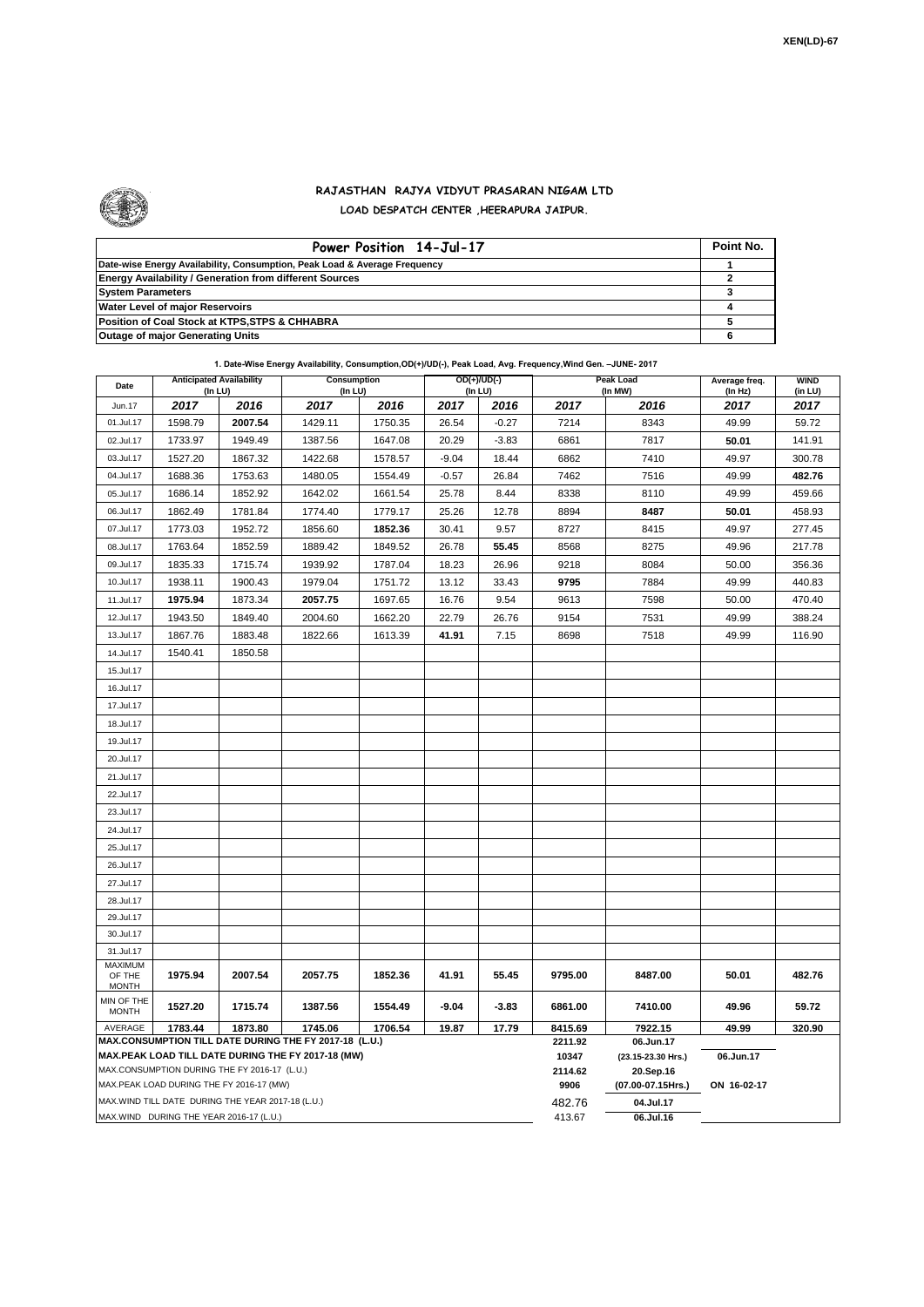| 2. Anticipated Availability/Generation From Different Sources |  |  |  |  |  |  |
|---------------------------------------------------------------|--|--|--|--|--|--|
|---------------------------------------------------------------|--|--|--|--|--|--|

| S.No.               | (In LU)<br>Sources Available to Rajasthan / Installed                    | Prior                  | <b>Prior</b>       | Actual            |
|---------------------|--------------------------------------------------------------------------|------------------------|--------------------|-------------------|
|                     | Capacity as on 30.09.2016                                                | assessment of          | assessment of      | Energy            |
|                     | (In MW)                                                                  | <b>Avail. For next</b> | Avail.             | <b>Received</b>   |
|                     |                                                                          | Dav                    |                    |                   |
|                     |                                                                          |                        | 13-Jul-17          |                   |
| 1<br>$\overline{2}$ | KTPS (1240/1240)<br>STPS (1500/1500)                                     | 130.00<br>55.00        | 130.00<br>58.00    | 120.50<br>49.72   |
| 3                   | DHOLPUR GAS CCPP (330/330)                                               | 0.00                   | 0.00               | 0.00              |
| 4                   | RAMGARH (273.5/273.5)                                                    | 34.00                  | 34.00              | 35.60             |
| 5                   | RAPP-A(200/200)                                                          | 38.00                  | 38.00              | 39.54             |
| 6                   | MAHI (140/140)                                                           | 0.00                   | 0.00               | 0.00              |
| 7<br>8              | CHAMBAL (RPS+JS) (135.5/271)<br>GIRAL LIGNITE (250/250)                  | 0.00<br>0.00           | 0.00<br>0.00       | 2.09              |
| 9                   | CHHABRA TPS 1000/1000)                                                   | 109.00                 | 108.00             | 0.00<br>179.45    |
| 10                  | ADANI (TPS) + KALISINDH (TPS)                                            | 146.60                 | 288.00             | 276.30            |
|                     | (1200+1200/1320+1200)                                                    |                        |                    |                   |
| 11                  | WIND FARM (3980.40/4119.15)                                              | 120.00                 | 230.00             | 116.90            |
| 12<br>13            | SOLAR POWER(737.70/1295.70)<br>CAPTIVE POWER PLANTS                      | 0.00<br>0.00           | 0.00<br>0.00       | 0.00<br>0.00      |
| 14                  | REGIONAL (INTRA STATE) O.A. (VLTPS)                                      | 0.00                   | 0.00               | 0.00              |
| 15                  | OPEN ACCESS                                                              | $-77.19$               | $-86.86$           | $-87.03$          |
| 16                  | BIOMASS - (101.95/119.25)                                                | 3.00                   | 5.00               | 3.16              |
| 17                  | BARSINGHSAR LTPS(250/250)                                                | 54.00                  | 54.00              | 51.88             |
| 18                  | RAJWEST (1080/1080)<br><b>TOTAL (A): 1-18</b>                            | 119.00<br>731.41       | 220.00<br>1078.14  | 185.21<br>973.32  |
| 19                  | <b>BBMB COMPLEX</b>                                                      |                        |                    |                   |
|                     | a) BHAKRA(230.79/1516.3)                                                 | 37.07                  | 34.87              | 35.88             |
|                     | b) DEHAR (198/990)                                                       | 28.90                  | 29.06              | 28.90             |
|                     | c) PONG (231.66/396)                                                     | 6.84                   | 5.73               | 6.89              |
| 20                  | TOTAL : a TO c<br><b>CENTRAL STATIONS</b>                                | 72.81                  | 69.66              | 71.68             |
|                     | d) SINGRAULI<br>(300/2000)                                               | 91.24                  | 87.77              | 85.11             |
|                     | e) RIHAND<br>(310.24/3000)                                               | 92.08                  | 81.52              | 80.10             |
|                     | f) UNCHAHAR-I(20/420)                                                    | 2.24                   | 1.58               | 4.03              |
|                     | q) UNCHAHAR-II& III(61/630)<br>h) INDIRA GANDHI STPS(JHAJHAR) 0.00/1500) | 11.14                  | 7.14               | 15.66             |
|                     | i) NCTPS DADRI St-II (43.22/980) + DADRI-TH                              | 0.00<br>4.36           | 0.00<br>3.02       | 0.00<br>7.79      |
|                     | j) DADRI GAS (77/830)                                                    | 2.26                   | 2.19               | 3.07              |
|                     | k) ANTA<br>(83.07/419)                                                   | 0.00                   | 0.00               | 0.00              |
|                     | I) AURAIYA<br>(61.03/663)                                                | 0.00                   | 0.00               | 0.00              |
|                     | m) NAPP<br>(44/440)<br>(125/440)                                         | 9.14                   | 9.07               | 9.07              |
|                     | n) RAPP-B<br>o) RAPP-C<br>(88/440)                                       | 31.09<br>19.38         | 31.09<br>19.38     | 31.09<br>19.38    |
|                     | p) SALAL<br>(20.36/690)                                                  | 4.79                   | 4.70               | 4.44              |
|                     | (70.37/720)<br>q) URI                                                    | 16.59                  | 16.60              | 16.23             |
|                     | r) TANAKPUR<br>(10.86/94)                                                | 2.51                   | 2.47               | 2.39              |
|                     | S) CHAMERA –I (105.84/540)<br>t) CHAMERA-II (29.01/300)                  | 23.02<br>6.98          | 24.39<br>6.98      | 24.39<br>6.98     |
|                     | u) CHAMERA-III (25.21/231)                                               | 6.02                   | 6.02               | 6.00              |
|                     | v) DHAULIGANGA (27/280)                                                  | 6.42                   | 6.42               | 6.42              |
|                     | w) DULHASTI (42.42/390)                                                  | 10.09                  | 10.09              | 10.09             |
|                     | x) SEWA (13/120)                                                         | 3.28                   | 3.28               | 3.28              |
|                     | y) NJPC (112.00/1500)+RAMPUR(31.808/412.02)                              | 34.13                  | 34.13              | 34.13             |
|                     | z) TEHRI (75/1000)<br>aa) KOTESHWR (33.44/400) + PARBATI3 (56.73/520)    | 5.25<br>20.40          | 5.25<br>20.40      | 5.25<br>27.35     |
|                     | ab) TALA                                                                 | 3.78                   | 3.78               | 3.78              |
|                     | ac) MUNDRA UMPP (380/4000)                                               | 69.12                  | 69.12              | 69.12             |
|                     | ad) SASAN (372/3960)                                                     | 101.58                 | 104.55             | 108.63            |
|                     | ae) FRKKA+KHLGN+TLCHR (70.18/3940)                                       | 30.74                  | 19.92              | 21.66             |
|                     | af) URS POWER(DADRI TH-I)<br>TOTAL SCHEDULE(a TO af)                     | 0.00<br>680.41         | 0.00<br>650.51     | 0.00<br>677.11    |
|                     | <b>LOSSES</b>                                                            | $-17.87$               | $-17.02$           | $-25.98$          |
|                     | NET SCHEDULED                                                            | 662.54                 | 633.49             | 651.13            |
| 21                  | BILATERAL (REG.) EXCL. BANKING                                           | 26.23                  | 26.23              | 26.23             |
| 22<br>23            | <b>BANKING</b><br>BILATERAL(INTER-REG.). EXCLUDING (ISOA &               | $-48.28$<br>91.32      | $-48.28$<br>87.92  | $-48.28$<br>91.32 |
|                     | <b>BANKING)</b>                                                          |                        |                    |                   |
| 24                  | INTER STATE OPEN ACCESS (BILATERAL+IEX)                                  | 77.19                  | 86.86              | 87.03             |
| 25                  | INDIAN ENERGY EXCHANGE                                                   | 0.00                   | 0.00               | 0.00              |
|                     | <b>TOTAL(B): (19 TO 25)</b>                                              | 809.00                 | 789.63             | 807.43            |
|                     | TOTAL GENERATION (A +B) : 1 TO 25                                        |                        |                    | 1780.75           |
|                     | OVER DRAWAL (+)/UNDER DRAWAL (-)<br><b>GRAND TOTAL</b>                   | 1540.41                |                    | 41.91<br>1822.66  |
|                     | <b>LAST YEAR</b>                                                         | 1850.58                | 1867.76<br>1883.48 | 1613.40           |
|                     |                                                                          |                        |                    |                   |